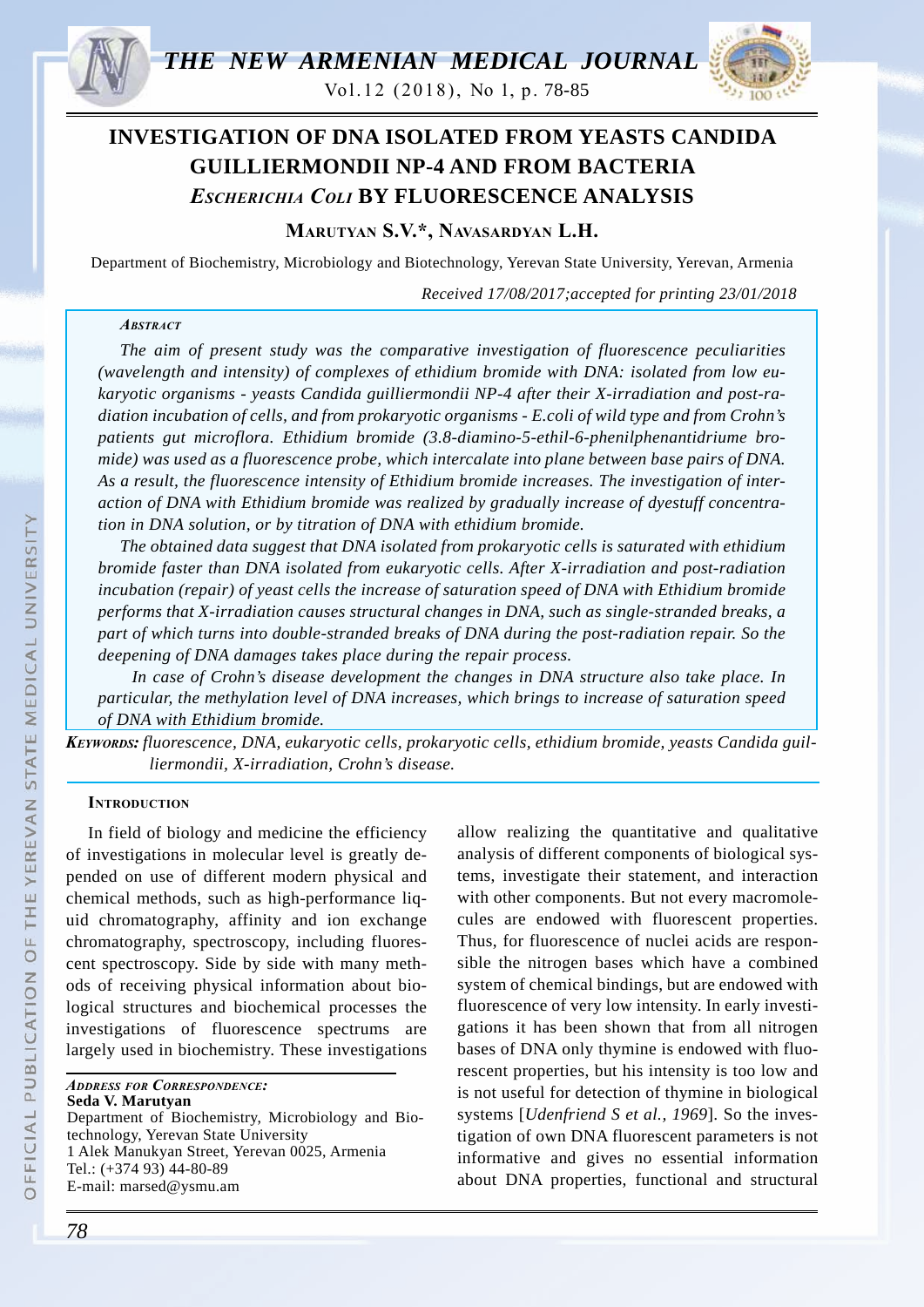statements. Therefore, in investigations of nuclei acids, especially of DNA, it is accepted to use the specific fluorescence probes – dyestuffs, which intercalate to DNA double strand sectors and interact with its nucleotides. As a result of such interaction the fluorescence wavelength and intensity of dyestuffs are sharply changed. The formed complexes are used for study of structural damages of DNA and for getting the information about structural features of investigated system, as well as secondary structure and morphology of DNA [*Frayfelder D, 1980*]. In our investigations the ethidium bromide (3.8-diamino-5-ethil-6-phenilphenantidriume bromide, EB) was used as a fluorescence probe (Fig. 1).



*Figure 1. The structure of ethidium bromide [Sambrook J, Russel D, 2012].*

Ethidium bromide is refers to classical intercalators. A series of investigations in recent years have shown that EB, depending on the concentration and environmental conditions, interacts with DNA in several ways - intercalation and external binding [*Baranovsky S.F., et al, 2009*], and the value of the binding constant varies in the interval 104 М-1 ÷107 М-1 [*Vardevanyan P.O. et al, 2003; Hayashi M., et al, 2007*].

This ligand is a convenient marker (probe) to investigate triple systems by different methods, as well as widely accepted dyestuff for staining of DNA, nucleus and chromosomes in luminescence microscopy, flow cytometry and fluorescence investigations [*Zhang G., et al, 2012; Dehkordi M.N., et. al, 2012; Alonso A., et al., 2006; Iermak Ie., et.al, 2011*]. EB at low concentrations intercalates into plane between pairs of DNA bases, resulting in an additional stacking interaction, which leads to stabilization of the double-stranded structure of DNA [*Vardevanyan P.O., et al, 2008*]. By intercalation onto double stranded molecule of DNA the plane chromophore fragments of EB are built in (intercalate) between adjacent base pairs of double helix of DNA. Wherein, they provide additional stabilization of the complex DNA-EB due to the formation of hydrogen bindings between the proton-donor and proton-acceptor groups of the dyestuff and nitrogen bases, as well as electrostatic interactions between the positively charged atoms with negatively charged phosphate groups of DNA. The base pairs, moving apart, free the place for the dyestuff molecule and remain perpendicular to the axis of the DNA helix. Wherein, the molecule is in the van der Waals contact with the base pairs and, accordingly, is parallel to them. EB is characterized by absence of specificity to DNA-sequences. One molecule of EB intercalate approximately into 2.5 base pairs, as a result of which the fluorescent intensity of EB increases up to 20 times [*Sambrook J, Russel D, 2012*]. It has been shown that in Bform DNA, which is the basic conformation *in vivo* statement of double stranded DNA, by intercalation of EB takes place the axis shift by 8 degrees, which brings to DNA transition to supercoiling state [*Vardevanyan P et al., 2008*]. This ligand is antibacterial, as well as a mutagenic substance (i.e., has a certain cytotoxicity) [*Vardevanyan P et al., 2008*], it is also considered a carcinogen and teratogen [*Saeidnia, S, Abdollahi M, 2013*].

Thereby fluorescence investigation of DNA-EB complexes is one of the sensitive methods of spectroscopy and can give important information about the structure and conformation of DNA. This method has especially high importance in studies of DNA carrying various types of structural damages or conformational changes, which lead to a disruption of the binding of ethidium bromide to DNA.

The aim of this study was the investigation of fluorescence wavelength and intensity of complexes of ethidium bromide with DNA isolated from low eukaryotic organisms-yeasts *Candida guilliermondii* NP-4 after X-irradiation and postradiation incubation of cells, and from prokaryotic organisms - *E.coli* of wild type and from Crohn's patients gut microflora.

It is known that X-irradiation causes various structural damages in DNA: single- and doublestrand breaks, intermolecular cross-links and oth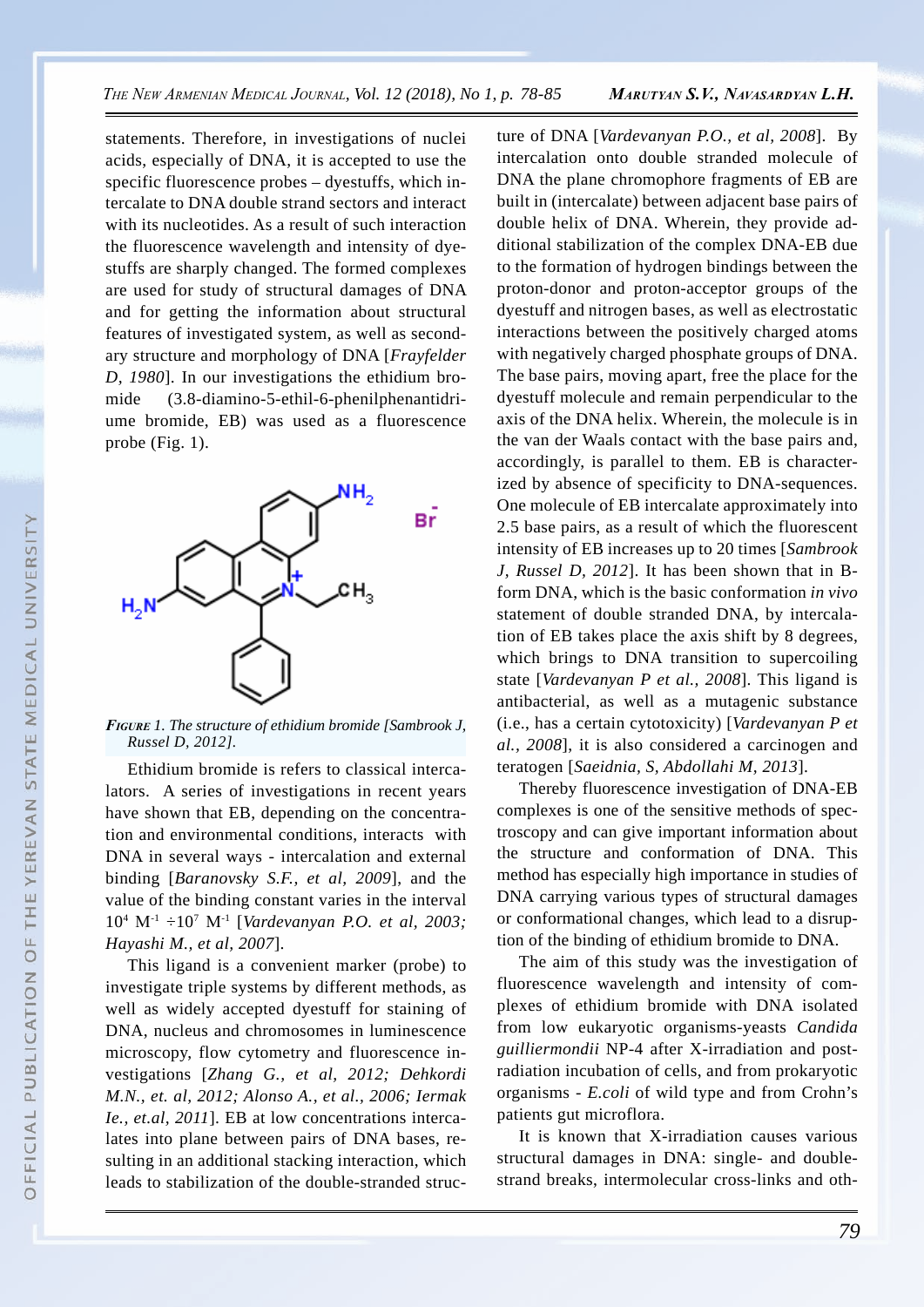ers [*Hall E, Giaccia A, 2012*]. By this point of view the comparative investigation of fluorescence parameters of complexes of EB with DNA isolated from non-irradiated, X-irradiated and repaired yeasts is very interesting.

Crohn's disease is a chronic autoimmune inflammatory disease of the gastrointestinal tract, characterized by the onset of a granulomatous inflammatory process. The development of the disease contributes to various factors, such as immunological, infectious, lifestyle, as well as genetic [*Panés J et al., 2007*]. The latter indicates that during Crohn's disease development, the changes in the structure or conformation of DNA are possible.

Our early studies have shown the methylation level of DNA is changed in case of Crohn's disease Based on this result, we have also investigated the fluorescence of DNA isolated from *E.coli* wild type and from gut microflora of Crohn's disease patients.

#### **Material and Methods**

The subjects of this investigation were DNA isolated from chicken blood erythrocytes (Reanal), from yeasts Candida guilliermondii NP-4, from E.coli wild type bacteria and from E.coli bacteria of gut microflora of Crohn's patients.

Dry DNA from chicken blood erythrocytes from Reanal was used as a high-polymer and highly purified standard. DNA was solved in standard saline solution (0.1xSSC) by concentration 0.5*mg/ml* immediately before use. The DNA solution for fluorescence analysis was diluted until concentration of 8x10-5*M*.

The bacterial biomasses were received from Laboratory of Molecular Biology and Biotechnology of Armenian National Agrarian University and were investigated immediately after receiving. DNA from bacteria cells was isolated by J. Marmur (1961). Bacterial biomasses were incubated in buffer of 0.15*M* NaCl+0.1M EDTA+0.015M sodium citrate+ 0.1*M* tris + 0.1% Triton X-100 ( $pH=8.2$ ), at  $60^{\circ}C$ , during  $40min$ , then the lysates were incubated in presence of 2.5% sodium dodecyl sulfate, at 55°C, during 40 *min*., after which the lysates were treated with NaCl and with mixture of chloroform-isoamyl alcohol (24:1). Then the mixture was centrifuged and the DNA recovered from the supernatant by a double volume of ethanol. DNA purification from RNA fragments

was performed with enzyme ribonuclease, and final DNA purification was carried out with solutions of sodium dodecyl sulphate and NaCl. DNA isolated by this method corresponds to the criteria of purity, nativity and polymerity, accepted in the literature, which were calculated from the spectral parameters of the DNA solution:  $A_{260}/A_{230} \geq 2$ ,  $A_{260}/$  $A_{280} \ge 1.8$  [Britten R et al, 1974].

*Cultural medium and yeast biomass getting:*  Yeast cells were incubated in liquid medium on a shaker, under the temperature of 30°C, with 4000Lux of light, during 24 *hours*. The yeast biomass was isolated from cultural liquid by centrifugation by 5000*rpm*, during 10 *min*. Then the yeast cells were washed by distilled water [*Davtian M et al., 2010*].

*Yeast cells X-irradiation:* Yeast cells irradiation was realized in stationary phase of growth, on X-ray machine Dron-3 (Russia), with Cu-X-ray tube, by wavelength of  $\lambda = 1.54 \times 10^{-10} m$ . The dose rate was 1080*Gray/min*, and the total absorbed ddose was 540 *Gray*.

Isolation and purification of DNA from yeasts was realized according to J. Marmur's method (1961) modified by us Yeast cells are characterized by the presence of a strong cell wall, so at first we carried out chemical, thermal and enzymatic treatment of the cell wall, in order to obtain protoplasts of yeast cells. The yeast biomass was treated with a 4-fold volume of  $0.1M$  tris  $+0.1M$  EDTA  $+$ 0.5% β-mercaptoethanol (pH = 8) solution at 30°C, for 30 *min*. Then, the treatment was continued with solution of  $0.05M$  cis-HCl +  $0.1M$  K<sub>2</sub>HPO<sub>4</sub> (pH=7.8) with addition of an enzyme-containing medium (1*g* of cytohelixase per 10 *g* of yeast biomass in 1M  $KH_2PO_4 + 0.1M MgSO_4$  solution) at 32°C, for 30 *min*. As a result of this treatment, the yeast cells are transformed into spherical protoplasts. The optimal conditions for each stage of thermal and enzymatic treatment of yeast cells were experimentally selected by us. The formation of spherical protoplasts was observed under microscope (Biolar, Poland) [*Marutyan S et al., 2016*]. As described above further processing of the obtained protoplasts and isolation of DNA was carried out for bacterial DNA.

Investigation of fluorescence wavelength and intensity was realized by fluorescent spectrometer FluoroMaxTM (SPEX, France). Data treatment has been done with hardware DN3000F. The excitation

 $\circ$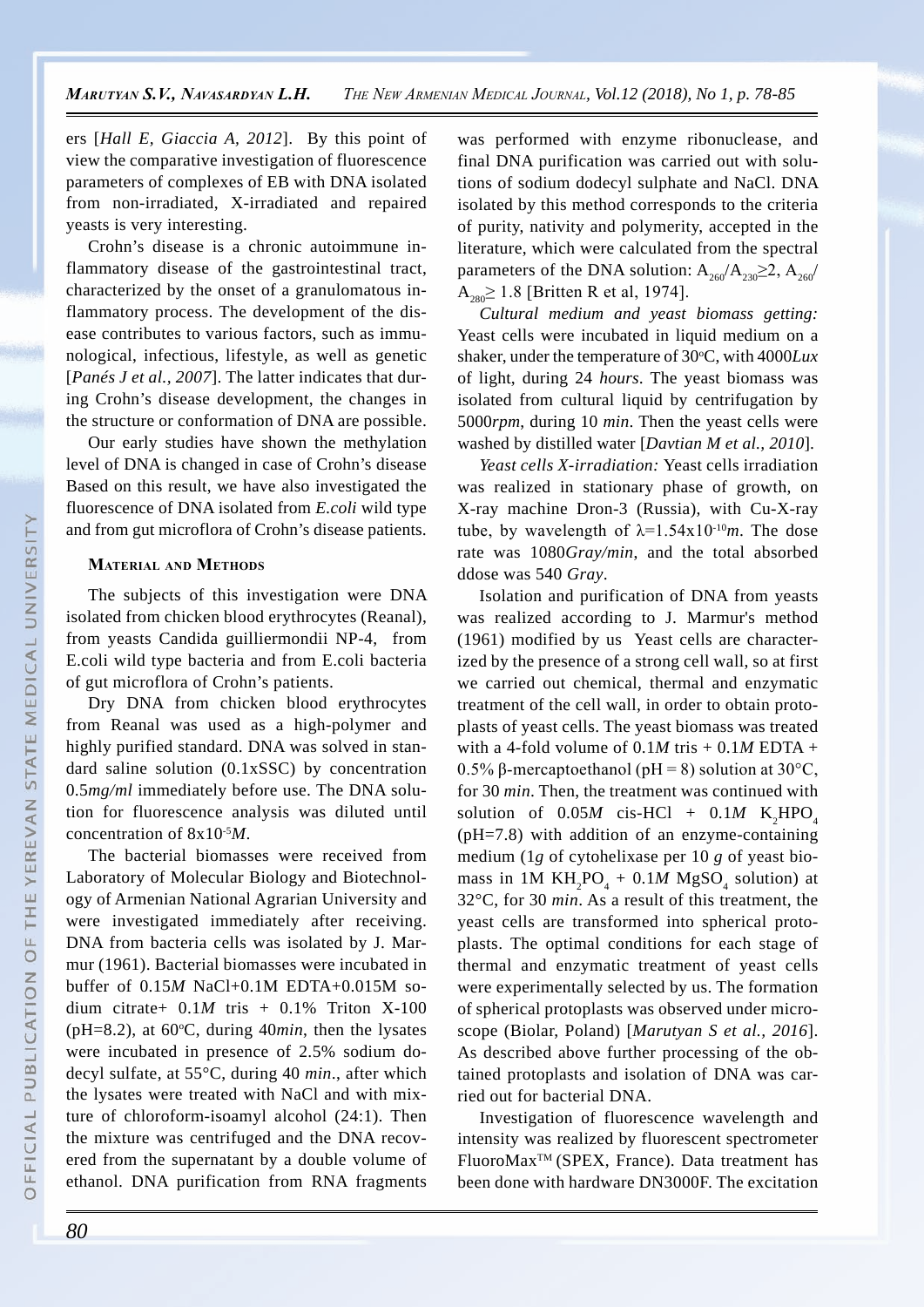wavelength for DNA was λ=285*nm* with intensity  $I=3.1x10<sup>7</sup>cps$ , and the fluorescence wavelength - $\lambda$ =315*nm* with intensity I = 4.4x10<sup>4</sup>cps (Fig. 2). Thus, the fluorescence intensity of yeast DNA is  $10<sup>3</sup>$  times lower than the excitation intensity, so the own DNA fluorescence is not used for investigations of its structure or conformation. Therefore for DNA fluorescence investigations the EB was used as fluorescence probe. For EB solution the excitation wavelength was λ=480 *nm*, and the fluorescence wavelength - λ=584 *nm*. In case of complex forming of EB with DNA the excitation wavelength shifts to a longer wavelength region and is  $\lambda = 510$ *nm*, and the fluorescence wavelength λ=584 *nm* (Fig. 3). The investigation of interaction of DNA with EB was realized by gradually increase of dyestuff concentration in DNA solution, or by titration of DNA with EB. A solution of EB with a concentration of 0.15 *mM* was taken as the basic solution. DNA solution of 2.5 *ml* with a concentration of 8x10-5*M* was collected in a quartz cuvette and 10 *μl* of EB solution was added in each step for DNA titration. Together with the EB concentration increase in DNA solution, the concentration of DNA was decreased, which was taken in account during data calculating. At the same time, we checked the fluorescence of solutions of EB and DNA at the excitation wavelength of  $\lambda = 510$ *nm*. The obtained data showed that when excited at a given wavelength, fluorescence with very low intensity is observed for both EB and DNA (Fig. 3)

*Reagents and data processing:* All the reagents of analytical grade were used throughout. Each experiment was repeated at least three times; average



*Figure 2. Fluorescence spectrums of DNA: A- excitation sspectrum, B – Fluorescence spectrum. 1 – DNA from chicken blood eritrocytes, 2- DNA from yeasts Candida guilliermondii NP-4, 3 – DNA from bacteria E.coli wild type.*

statistical errors are given in tables 1, 2. The changes were validated by calculation of Student's validity criteria (p); the differences between experiments were valid if  $p<0.05$ .

#### **Results**

The results of investigation of DNA fluorescence parameters isolated from different objects have shown that by gradually increase of EB concentration in DNA solution the increase of fluorescence intensity of complexes DNA-EB takes place until the certain concentration of dyestuff, after which there is no increase of fluorescence intensity in case of increasing of EB concentration. Thus, DNA saturation with EB occurs. The corresponding data are given in table 1.

In order to make fluorescence data of DNA from different objects comparable, the fluorescence spectrums were reached the same scale (i.e. were scaled), so instead of absolute values of fluorescence intensity their relative values  $I_x/I_{max}$  were discussed (Fig. 4). For discussing of obtained data we choose the  $\frac{1}{2}$  value of  $I_x/I_{\text{max}}$ , as it is accepted when working with the saturation curves [*Nelson D, Cox M, 2010*]. As the obtained data have shown,





 $\circ$ 

1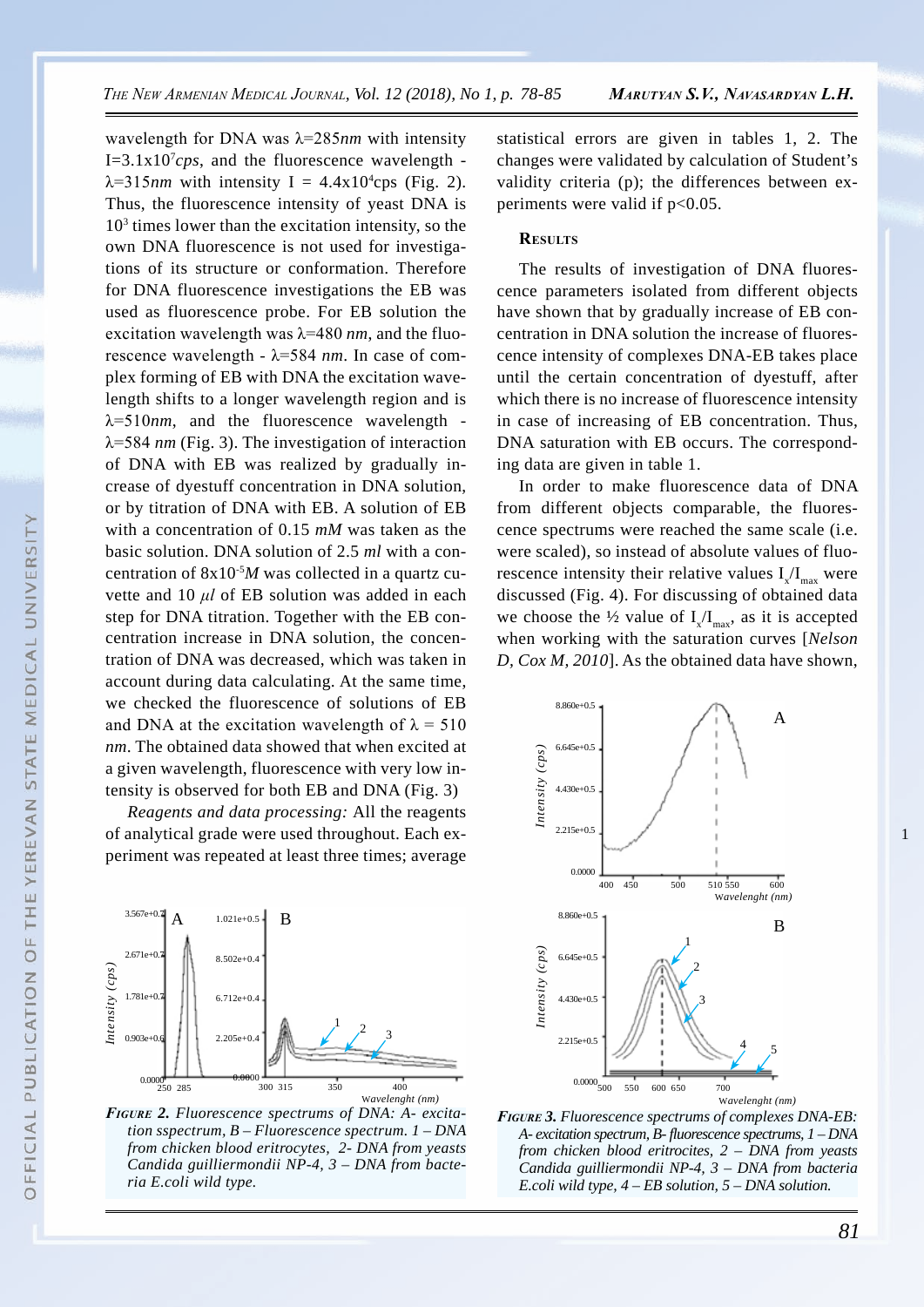*Table 1*

Fluorescence intensity of complexes EB with DNA from different objects ( $n=5$ ,  $p<0.05$ )

|      |      |        | Fluorescence intensity, $x105$ cps                                                                                                   |                                                      |                 |                |                          |                             |
|------|------|--------|--------------------------------------------------------------------------------------------------------------------------------------|------------------------------------------------------|-----------------|----------------|--------------------------|-----------------------------|
|      |      |        | $C_{\text{FR}}$ x10 <sup>-6</sup> M $C_{\text{DNA}}$ x10 <sup>-5</sup> M $C_{\text{EB}}/C_{\text{DNA}}$ Chicken blood<br>eritrocites | <b>Yeast DNA from</b><br>Candida guilliermondii NP-4 |                 |                | DNA from bacteria E.coli |                             |
|      |      |        |                                                                                                                                      | Non-irradiated X-irradiated Repaired                 |                 |                | Wild type                | Crohn's disease<br>patients |
| 0.6  | 7.78 | 1:125  | $0.28 \pm 0.02$                                                                                                                      | $0.4 \pm 0.03$                                       | $0.5 \pm 0.04$  | $0.5 \pm 0.04$ | $0.09 \pm 0.006$         | $0.132 \pm 0.01$            |
| 1.19 | 7.75 | 1:66.6 | $0.5 \pm 0.05$                                                                                                                       | $0.8 + 0.06$                                         | $1.05 \pm 0.08$ | $0.9 \pm 0.08$ | $0.13 \pm 0.01$          | $0.21 \pm 0.018$            |
| 1.77 | 7.72 | 1:43.5 | $0.8 \pm 0.07$                                                                                                                       | $1.2 \pm 0.1$                                        | $1.5 \pm 0.12$  | $1.3 \pm 0.12$ | $0.16 \pm 0.01$          | $0.24 \pm 0.021$            |
| 2.36 | 7.69 | 1:38.5 | $1.1 \pm 0.09$                                                                                                                       | $1.64 \pm 0.15$                                      | $2.02 \pm 0.15$ | $1.7 \pm 0.14$ | $0.18 \pm 0.017$         | $0.26 \pm 0.02$             |
| 2.94 | 7.66 | 1:25.6 | $1.3 \pm 0.08$                                                                                                                       | $2.1 \pm 0.2$                                        | $2.2 \pm 0.21$  | $2.05 \pm .2$  | $0.21 \pm 0.02$          | $0.27 \pm 0.023$            |
| 3.52 | 7.63 | 1:21.7 | $1.5 \pm 0.11$                                                                                                                       | $2.5 \pm 0.21$                                       | $2.5 \pm 0.23$  | $2.4 \pm 0.21$ | $0.23 \pm 0.021$         | $0.28 \pm 0.027$            |
| 4.08 | 7.60 | 1:18.5 | $1.7 \pm 0.13$                                                                                                                       | $2.9 \pm 0.27$                                       | $2.9 \pm 0.26$  | $2.7 \pm 0.24$ | $0.25 \pm 0.024$         | $0.29 \pm 0.023$            |
| 4.65 | 7.57 | 1:16.6 | $1.9 \pm 0.17$                                                                                                                       | $3.2 \pm 0.3$                                        | $3.5 \pm 0.32$  | $2.8 \pm .26$  | $0.26 \pm 0.02$          | $0.3 \pm 0.03$              |
| 5.21 | 7.54 | 1:14.5 | $2.1 \pm 0.2$                                                                                                                        | $3.6 \pm 0.32$                                       | $3.8 \pm 0.31$  | $3.02 \pm 0.3$ | $0.27 \pm 0.021$         | $0.31 \pm 0.003$            |
| 5.76 | 7.51 | 1:12.9 | $2.3 \pm 0.21$                                                                                                                       | $3.9 \pm 0.34$                                       | $4.1 \pm 0.38$  | $3.15 \pm 0.3$ | $0.28 \pm 0.026$         | $0.315 \pm 0.029$           |
| 6.32 | 7.48 | 1:11.9 | $2.56 \pm 0.23$                                                                                                                      | $4.3 \pm 0.39$                                       | $4.4 \pm 0.4$   | $3.3 \pm 0.29$ | $0.29 \pm 0.02$          | $0.318 \pm 0.024$           |
| 6.87 | 7.45 | 1:10.3 | $2.8 \pm 0.19$                                                                                                                       | $4.5 \pm 0.41$                                       | $4.6 \pm 0.42$  | $3.4 \pm 0.28$ | $0.3 \pm 0.028$          | $0.32 \pm 0.03$             |

*Notes:*  $C_{_{EB}}$  – concentration of ethidium bromide in DNA solution,  $C_{_{DNA}}$  – concentration of DNA,  $C_{EB}$ : $C_{DNA}$  – ratio of concentration of ethidium bromide to DNA.

the concentration of EB that describes the state of semi saturation with dyestuff of DNA isolated from chicken blood erythrocytes is 6.32x10-6**M** (table 1), and the ratio  $C_{EB}:C_{DNA}=1:12$ , in the other words, when to 12 pairs of nucleotides of DNA corresponds 1 molecule of EB in solution.

A similar picture is also observed when studying the fluorescence of DNA isolated from yeast cells: with a gradual increase in the concentration of EB, an increase in the intensity of fluorescence to a saturation state is observed, and besides the concentration of EB in the state of semi saturation of DNA by the dyestuff is 4.23x10-6*M* (Table 2), and the ratio of  $C_{EB}:C_{DNA}= 1: 18$ , in other words, when 18 pairs of DNA nucleotides corresponds to 1 molecule of EB in solution. In the case of DNA isolated from the bacteria of *E. coli* wild type, the concentration of EB in the semi saturated state of the DNA with the dyestuff was 1.83x10-6*M* and  $C_{FB}:C_{DNA} = 1: 43$  (Table 2).

*Investigation of DNA from X-irradiated and repaired yeasts:* The fluorescence of DNA changes

*Table 2*

Concentrations of DNA and EB and their ratio in state of semi saturation of DNA with dyestuff  $(n=5, p<0.05)$ 

|                                          |                                    | $C_{FB}$ , x10 <sup>-6</sup> M | $C_{DNA}$ , x10 <sup>-5</sup> <i>M</i> | $C_{EB}$ : $C_{DNA}$ |
|------------------------------------------|------------------------------------|--------------------------------|----------------------------------------|----------------------|
|                                          | DNA from chicken blood eritrocites |                                | $7.49 \pm 0.6$                         | 1:12                 |
|                                          | Non-irradiated                     | $4.23 \pm 0.2$                 | $7.61 \pm 0.5$                         | 1:18                 |
| DNA from yeasts<br>C.guilliermondii NP-4 | X-irradiated                       | $3.56 \pm 0.3$                 | $7.63 \pm 0.6$                         | 1:22                 |
|                                          | Repaired                           | $3.28 \pm 0.3$                 | $7.65 \pm 0.4$                         | 1:24                 |
| DNA from bacteria <i>E.coli</i>          | Wild type                          | $1.83 \pm 0.1$                 | $7.72 \pm 0.6$                         | 1:43                 |
|                                          | Crohn's disease                    | $0.86 \pm 0.07$                | $7.76 \pm 0.7$                         | 1:100                |

*Notes:*  $C_{EB}$  – concentration of ethidium bromide in DNA solution,  $C_{DNA}$  – concentration of DNA,  $C_{\text{EF}}$ : $C_{\text{DNA}}$  – ratio of concentration of ethidium bromide to DNA.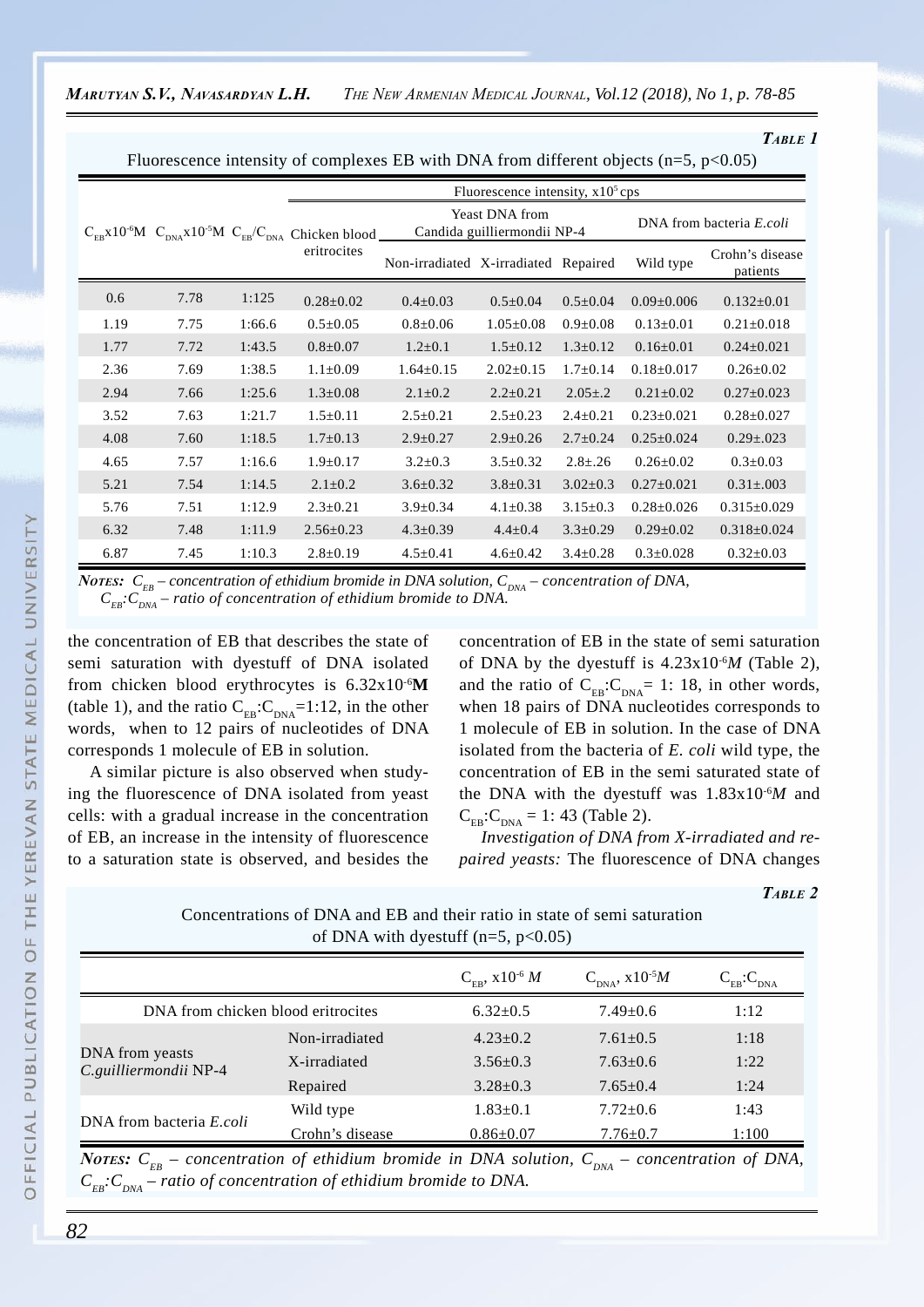

*Figure* **4***. Dependence of fluorescence intensity of complexes EB-DNA from yeasts Candida guilliermondii NP-4 from ethidium bromide concentratiom (scaled curves) 1- nonirradiated yeasts (upper line), 2 – X-irradiated yeasts (middle line), 3 – repaired yeasts (lower line)*

under the influence of various extreme factors on cells, such as X-irradiation. We have realized a comparative investigation of the fluorescence of DNA-EB complexes after X-irradiation of yeast cells, and also after 24-hour post-radiation repair (Fig. 4). After the yeast cells were expose to the X-irradiation, the DNA fluorescent parameters were changed: the semi saturation of DNA with EB for X-irradiated yeast cells is confirmed by concentration of dyestuff  $C_{FB} = 3.56 \times 10^{-6} M$  and by ratio  $C_{FB}$ : $C_{DNA}$  =1:22 (table 2), and for 24-hour repaired yeast DNA by concentration of dyestuff  $C_{FB}$ =3.28x10-6*M* and by ratio  $C_{FB}$ : $C_{DNA}$ =1:24.

The obtained data have shown that the irradiated DNA was saturated with EB faster, than native DNA, and for repaired DNA the semi saturation rate is the highest. Since the difference in the fluorescence intensity of non-irradiated and X-irradiated DNA in conditions of semi saturation with EB is insignificant, and the difference is observed only in the saturation rate, it can be assumed that in the X-irradiated DNA there are damages of secondary structure caused by X-irradiation, such as single-strand breaks. Considering the fact that EB intercalates into a double-stranded DNA molecule, damages of secondary structure of DNA lead to a disruption of intercalation of the dyestuff, consequently a smaller amount of dyestuff binds to DNA. In case of repaired DNA the saturation rate is highest, and it can be assumed that in this case DNA carries a larger number of damages than Xirradiated DNA, including unrepaired single-



*Figure 5. Dependence of fluorescence intensity of complexes EB-DNA from bacteria E.coli from ethidium bromide concentratiom (scaled curves). 1- E.coli bacteria wild type (upper line), 2 – E.coli bacteria from Crohn's disease patients gut microflora (lower line).* 

strand breaks, intermolecular DNA-DNA and DNA-protein cross-links, and double-strand breaks that may occur in DNA molecule in post-irradiation repair process, because of the so-called "wrong repair" [*Glazunov A, Lobachevsky P, 1988*]. The presence of double-stranded breaks in the repaired yeast DNA was demonstrated by our early electrophoretic studies [*Marutyan S et al., 2016*]. Due to the higher number of damages in secondary structure of DNA, the intercalation of EB into DNA is further complicated, and a smaller amount of dyestuff binds to DNA, which affects the rate of DNA saturation with EB.

*Investigation of DNA of bacteria E.coli at Crohn's disease*. For the development of Crohn's disease there is a hereditary predisposition, and one of the causes of the disease is genetic. Proceeding from this, we assumed that during the development of disease there are shifts in the structure of DNA, for example, point mutations. Our preliminary DNA studies have shown that in Crohn's disease, the degree of DNA methylation increases [*Pepoyan A 2015*], as a result of which electrostatic and hydrophobic interactions between nitrogen bases change, and this leads to changes in the conformation of the DNA molecule. This fact gave grounds to believe that in Crohn's disease, the fluorescence of DNA of *E. coli* from the gut microflora of Crohn's patients can also be changed. Therefore, in next stage of our work we have investigated the fluorescence of complexes EB-DNA isolated from *E.coli* bac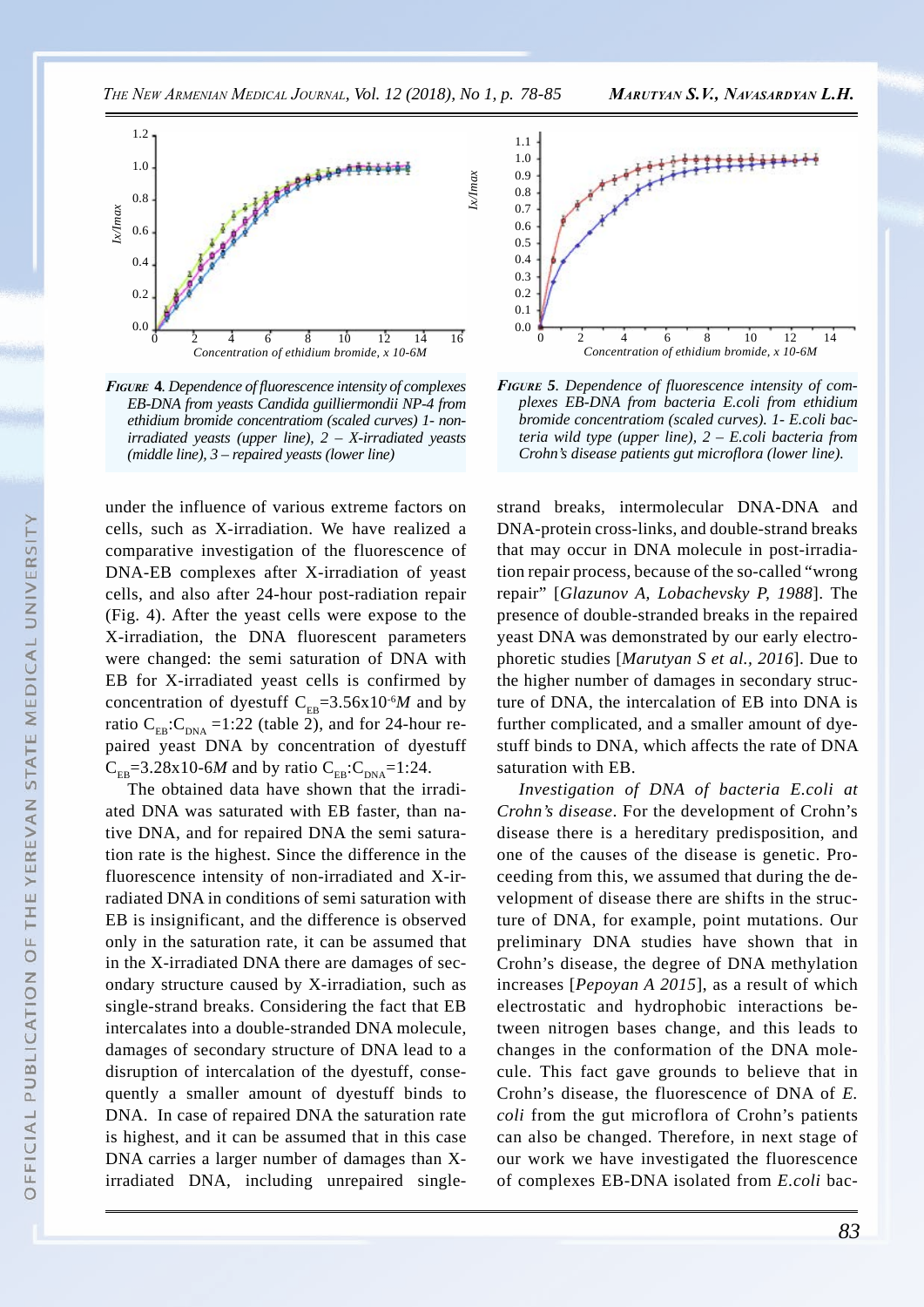teria from gut microflora of Crohn's patient (Fig. 5). The obtained data have shown, that in this case the EB concentration in state of semi saturation of DNA with dyestuff was 0.86x10-6*M*, and  $C_{FB}:C_{DN}A=1:100$ . Thus, the saturation rate of DNA with EB increases during the development of Crohn's disease.

### **CONCLUSION**

The obtained data suggest that DNA isolated from prokaryotic cells is saturated with ethidium bromide faster than DNA isolated from eukaryotic cells. It is possible that these differences are related to the features of prokaryotic DNA: eukaryotic DNA differs from bacterial by redundancy of genetic information, i.e. in the eukaryotic cell there is a large number of repeating sequences [Ugar-

# kovich D, 2005; Alberts B et al., 2014]. It is possible that this circumstance leads to the fact that the saturation of eukaryotic DNA with EB occurs at its higher concentrations than for prokaryotic DNA. In case of X-irradiation and post-radiation repair of yeasts, the change in DNA saturation rate with EB shows that X-irradiation leads to structural damages in DNA, including single-strand breaks, some of which turn into double-strand breaks in the process of post-radiation repair, so there is deepening of yeast DNA damages during repair process.

In case of development of Crohn's disease, there is also a change in the structure of DNA, in particular - the degree of methylation of DNA increases, which in its turn leads to an increase in the rate of DNA saturation with EB.

# *REFERENCE S*

- *1. Alberts B, Johnson A, Lewis J, Raff M, Roberts K, Walter P.* Molecular biology of the cell. Garland Science. 2014. 1464p.
- *2. Alonso A, Almendral MJ, Curto Y, Criado JJ, Rodríguez E, Manzano JL.* Determination of the DNA-binding characteristics of ethidium bromide, proflavine, and cisplatin by flow injection analysis: usefulness in studies on antitumor drugs. Anal Biochem. 2006; 355(2): 157-164.
- *3. Baranovsky SF, Bolotin PA, Evstigneev MP, Chernyshev DN.* [Interactions of ethidium bromide and coffeine with DNA in water solution] [Published in Belarusian]. Minsk: Journal of Applied Spectroscopy. 2009; 76(1): 143-151.
- *4. Davtian MA, Navasardyan LA, Marutyan SV, Navasardyan AL.* [Comparative investigation of DNA of several organisms by fluorescence analyses] [Published in Russian]. Biological journal of Armenia. 2010, 2(62): 86-89.
- *5. Dehkordi MN, Bordbar AK, Lincoln P, Mirkhani V.* Spectroscopic study on the interaction of ct-DNA with manganese Salen complex containing triphenyl phosphonium groups. Spectrochim Acta A Mol Biomol Spectrosc. 2012; 90: 50-54.
- *6. Frayfelder D.* [Physical biochemistry] [Published in Russian]. Mir. 1980.
- *7. Glazunov AV, Lobachevsky PN.* [Heuristics of radiobiology] [Published in Ukrainian]. 1988. 48-61.
- *8. Hall EJ, Giaccia AJ.* Radiobiology for the radiologist: 7<sup>th</sup> edition. Philadelphia: Wolters Kluwer Health/Lippincott Williams & Wilkins. 2012. 546p.
- *9. Hayashi M, Harada Y.* Direct observation of the reversible unwinding of a single DNA molecule caused by the intercalation of ethidium bromide. Nucleic Acids Res. 2007; 35(19): 1-7.
- *10. Iermak I, Woziwodzka A, Gwizdek-Wisniewska A, Piosik J.* Light-absorption spectroscopy of mutagen-DNA complex in presence of competing biologically active compounds. General Assembly and Scientific Symposium. 2011; XXXth URSI: 1-4.
- *11. Marmur J.* A procedure for the isolation of deoxyribonucleic acid from microorganisms. J Mol Biol. 1961; 3: 208-218.
- *12. Marutyan SV, Navasardyan LA, Badalyan GG, Shahinyan MA.* [Influence of X-irradiation on structure of DNA of yeasts C.guilliermondii] [Published in Russian]. Chemistry and Chemical Technologies. 2016, 59(3): 90-94.
- *13. Nelson DL, Cox MM.* Lehninger Principles of Biochemistry: 6<sup>th</sup> edition. Freeman W.H. Company. 2010. 1340p.

 $\circ$